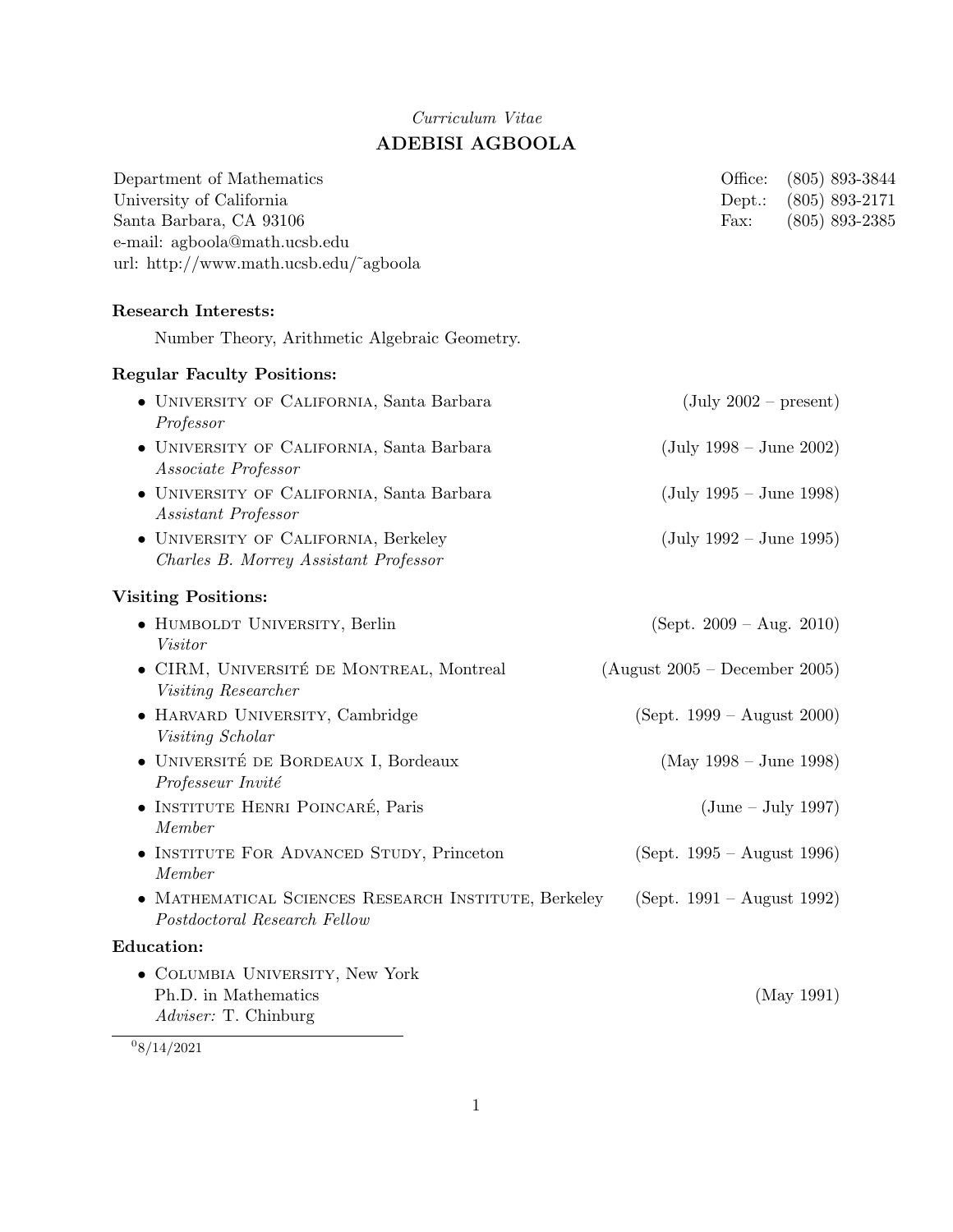| • COLUMBIA UNIVERSITY, New York                                    |                 |
|--------------------------------------------------------------------|-----------------|
| M.A. in Mathematics                                                | (May 1988)      |
| • UNIVERSITY OF CAMBRIDGE, Cambridge, England                      |                 |
| Certificate of Advanced Study in Mathematics (with Distinction)    | (June 1986)     |
| • UNIVERSITY OF CAMBRIDGE, Cambridge, England                      |                 |
| B.A. (Hons.) in Mathematics                                        | (June 1985)     |
| Grants, Honors and Awards:                                         |                 |
| • NSA Standard Grant, 'Iwasawa theory, $p$ -adic L-functions,      |                 |
| and Galois modules'                                                | $(2011 - 2013)$ |
| • NSA Standard Grant, 'Galois module structure and Iwasawa theory' | $(2008 - 2011)$ |
| • NSF Grant Principal Investigator, 'Galois Structure,             |                 |
| Iwasawa Theory and Arithmetic geometry' (NSF DMS-040139)           | $(2004 - 2008)$ |
| • NSF Grant Principal Investigator, 'Arithmetic Geometry           |                 |
| and Galois Module Theory' (NSF DMS-0070449)                        | $(2000 - 2004)$ |
| • NSF Grant Principal Investigator, 'Iwasawa Theory and            |                 |
| Arithmetic Geometry' (NSF DMS-9700937)                             | $(1997 - 2001)$ |
| • NSF Mathematical Sciences Postdoctoral Fellowship                | $(1991 - 1994)$ |

# Postdoctoral Scholars Supervised:

- Joongul Lee, 1996–1999.
- Luis Finotti, 2001–2004.
- Jordan Schettler, 2012–2015.
- Zheng Liu, 2019–2020.

# Graduate Students Supervised:

- Megan Maguire (M.A. 2012).
- Tsin-Yi (Cindy) Tsang (Ph.D. 2016).

### Service:

- Reviewer of NSF and NSA grants.
- Referee for numerous journals.
- Department Colloquium Chair, 2001–02.
- Co-organiser, Arithmetic and Geometry Seminar, 1997–present.
- Departmental Library Liason, 1997–98, 2001–03, 2003–04, 2006–present.
- Member, University Southern Regional Library Facility Committee, 1998–99.
- Member, Departmental Graduate Committee, 1997–98, 2000–01.
- Member, Departmental Undergraduate Committee, 1996–97.
- Member, Departmental Recruitment Committee, 1997–present.
- Member, Departmental CCS Committee, 2001–2011.
- Chair, Departmental CCS Committee, Fall 2006, 2007–2008.
- Member, CCS Executive Committee, Fall 2006, 2007–2008.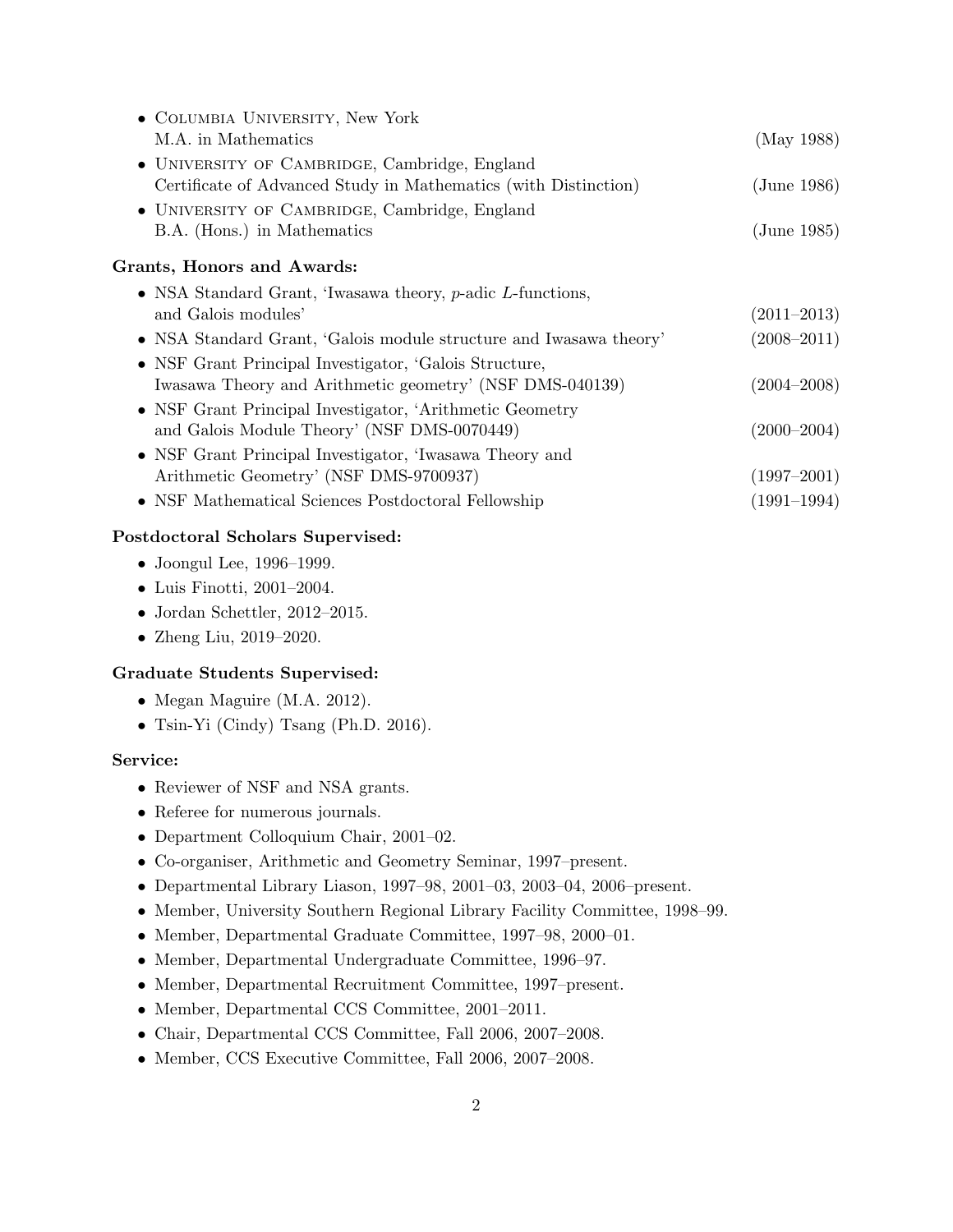- Member, CCS Dean Search Committee, 2016–2017
- Co-organiser, AMS Special Session on 'Arithmetic Geometry', UCSB, April 2005.
- Member, AMS Centennial Fellowship Committee, 2009–2010.
- Member, Departmental Personnel Committee, 2006–07, 2021–2022.
- Departmental MSRI Representative, 2004–present.
- Chair, MSRI External Review Committee, 2013.
- Member, Executive Sub-committee, MSRI Committee of Academic Sponsors, 2018–2021.
- Member, External Review Committee, Harvard University Mathematics Department, 2017.
- Member, Committee of Visitors, NSF Division of Mathematical Sciences, 2017.
- Member, UCSB Graduate Dean Search Committee, 2014.
- Member, UCSB Committee on Privilege and Tenure, 2015–2018.
- Chair, UCSB Committee on Privilege and Tenure, 2016–2018.
- Member, System-wide UC Committee on Privilege and Tenure, 2015–2019.
- Chair, System-wide UC Committee on Privilege and Tenure, 2018–2019.
- UCSB Faculty Pre-Grievance Adviser, 2019–present

## Personal Data:

Born August 11, 1964, in Ogbomoso, Nigeria. U.S. Citizen.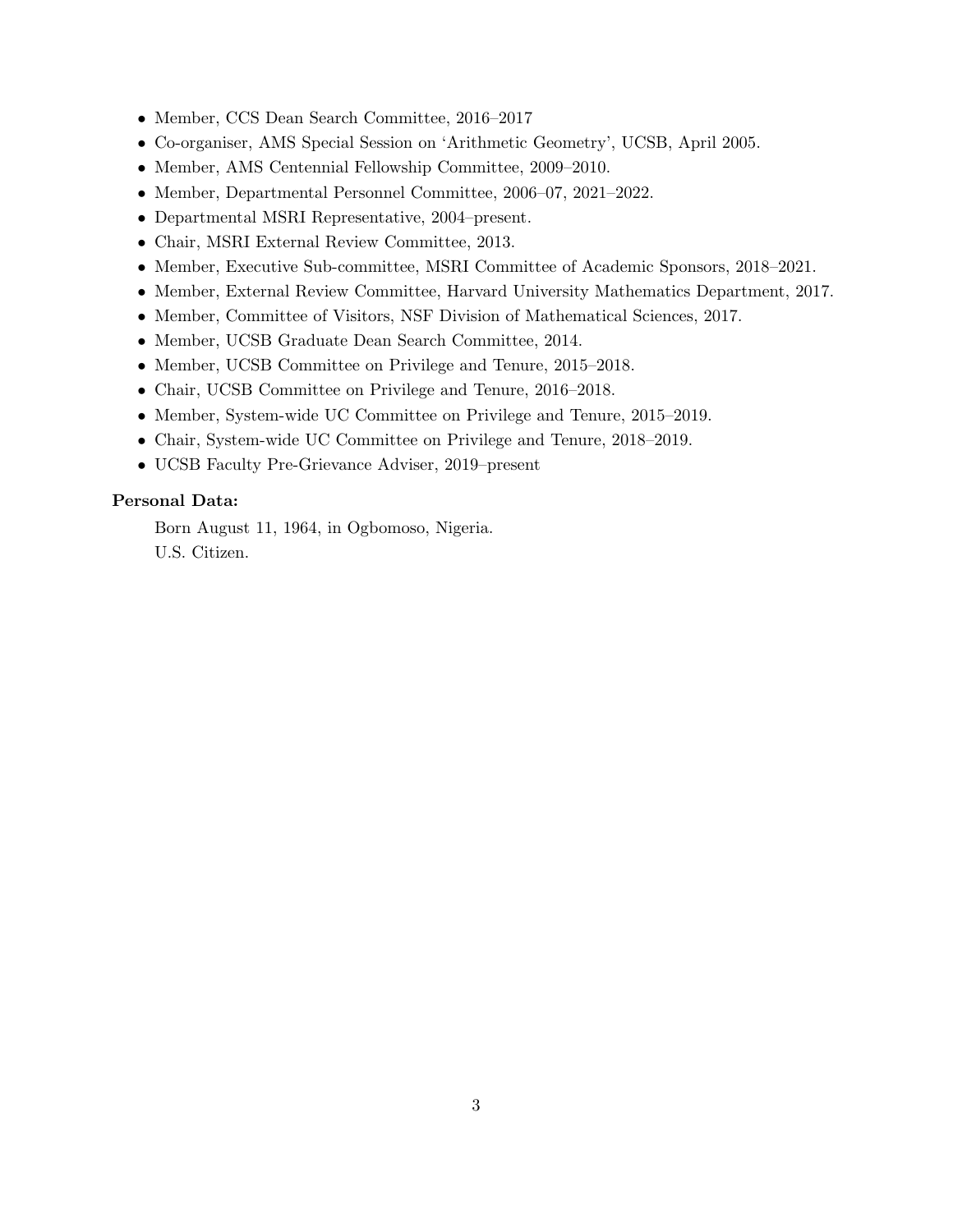#### Bibliography:

- 1. Abelian varieties and Galois module structure in global fields, Columbia University Thesis, New York, 1991.
- 2. Iwasawa Theory of elliptic curves and Galois module structure, Duke Math. J., 71, (1993), 441–462.
- 3. Abelian varieties and Galois module structure in global function fields, Math. Zeit., 217, (1994), 407–419.
- 4. Class invariants of Mordell-Weil groups, (with M. J. Taylor), J. Reine Agnew Math., 447, (1994), 23–61.
- 5. A geometric description of the class invariant homomorphism, J. de Th. des Nombres de Bordeaux, 6, (1994), 273–280.
- 6. Torsion points on elliptic curves and Galois module structure, Invent. Math., 123, (1996), 105–122.
- 7. A note on elliptic curves and Galois module structure in global function fields, American J. Math., 118, (1996), 427–438.
- 8. On p-adic height pairings and locally free classgroups of Hopf orders, Math. Proc. Cam. Phil. Soc., 123, (1998), 447–459.
- 9. On the Galois structure of equivariant line bundles on curves, (with D. Burns), American J. Math., 120, (1998), 1121–1163.
- 10. Line bundles, rational points, and ideal classes, (with G. Pappas), Math. Res. Letters, 7, (2000), 709–717.
- 11. On primitive and realisable classes, Compositio Mathematica, 126, (2001), 113–122.
- 12. On arithmetic class invariants, (with G. Pappas), Math. Annalen, 320, (2001), 339–365.
- 13. Grothendieck groups of vector bundles on schemes over finite fields, (with D. Burns), K-theory, 23, (2001), 251–303.
- 14. Galois modules and p-adic representations, preprint.
- 15. Twisted forms and relative algebraic K-theory, (with D. Burns), Proc. London Math. Soc. 92 (2006), 1–28.
- 16. Anticyclotomic Iwasawa theory of CM elliptic curves, (with B. Howard, and with an appendix by K. Rubin), Annales, de L'Institut Fourier 56 (2006), 1001–1048.
- 17. Anticyclotomic Iwasawa theory of CM elliptic curves II, (with B. Howard), Math. Res. Letters 12 (2005), 611–621.
- 18. On Rubin's variant of the p-adic Birch and Swinnerton-Dyer Conjecture, Comp. Math., 143, (2007), 1374–1398.